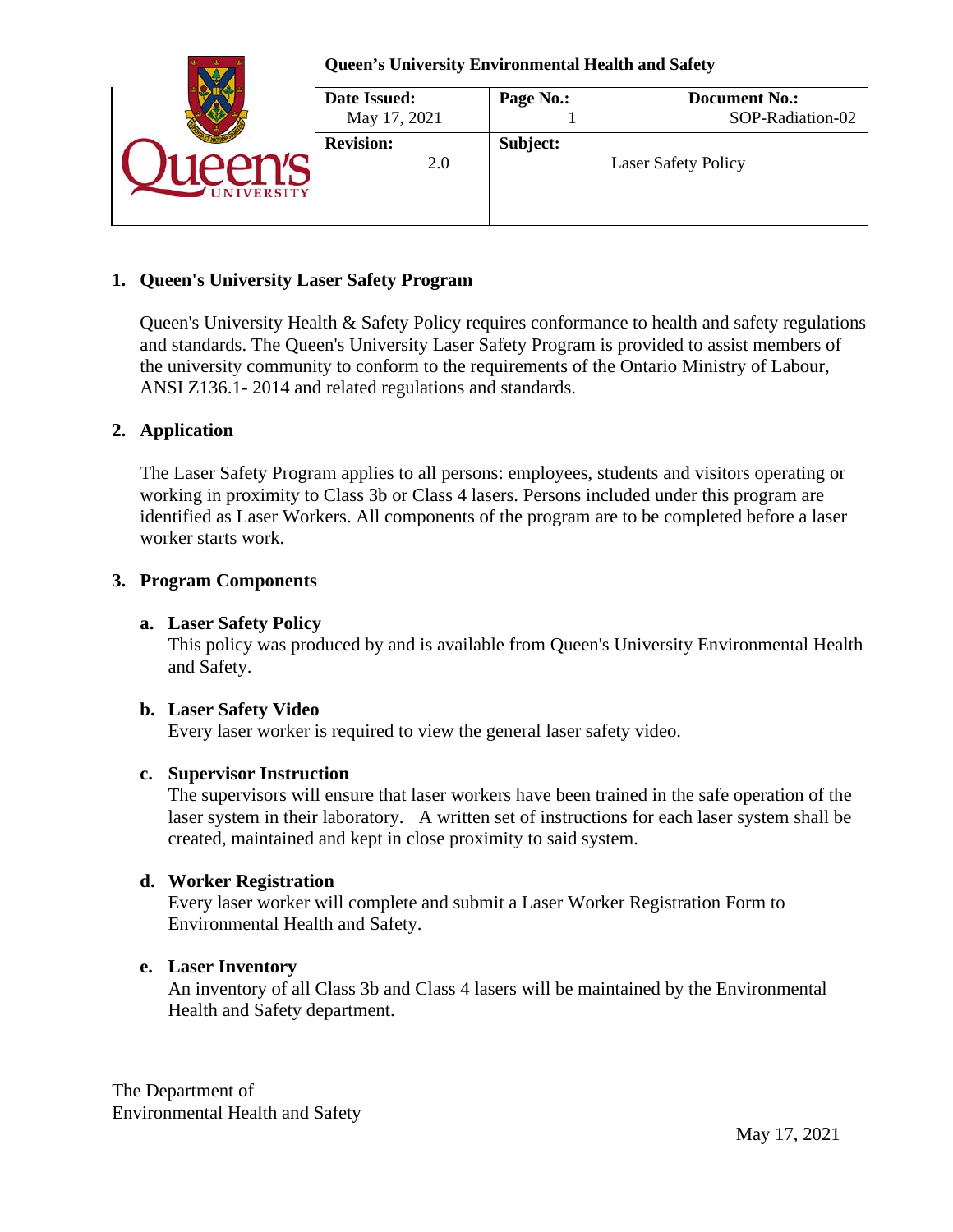

# **5. Laser Safety Officer (LSO)**

The Laser Safety Officer is the University Radiation Safety Officer.

# **Responsibilities**

- 1. Establish and maintain policies and standards for the control of laser hazards.
- 2. Recommend appropriate laser safety training program materials.
- 3. Maintain an awareness of applicable new or revised laser safety standards.
- 4. Maintain inventory of all Class 3b and Class 4 lasers. Classify or verify classification if necessary.
- 5. Be responsible for hazard evaluation of laser work areas, including the establishment of Nominal Hazard Zones.
- 6. Approve standard operating procedures, alignment procedures and other control measures.
- 7. Provide consultative services to Principal Investigators on evaluation and control of laser hazards and worker training programs.
- 8. Inspect Class 3b and Class 4 lasers for compliance with the Queen's University Laser Safety Program. Ensure any required corrective action is taken.
- 9. Approve wording on area signs and equipment labels.
- 10. Maintain records required by various regulatory bodies. Ensure records are maintained of training that has been provided.
- 11. Suspend, restrict or terminate the operation of a laser or laser system without adequate hazard controls.

# **6. Laser Supervisors**

Laser supervisors will be responsible for the education and training requirements for laser safety of the systems and the potential laser hazards and associated control measures for all lasers under the supervisor's authority. The supervisor will be familiar with general operating procedures of lasers under their control.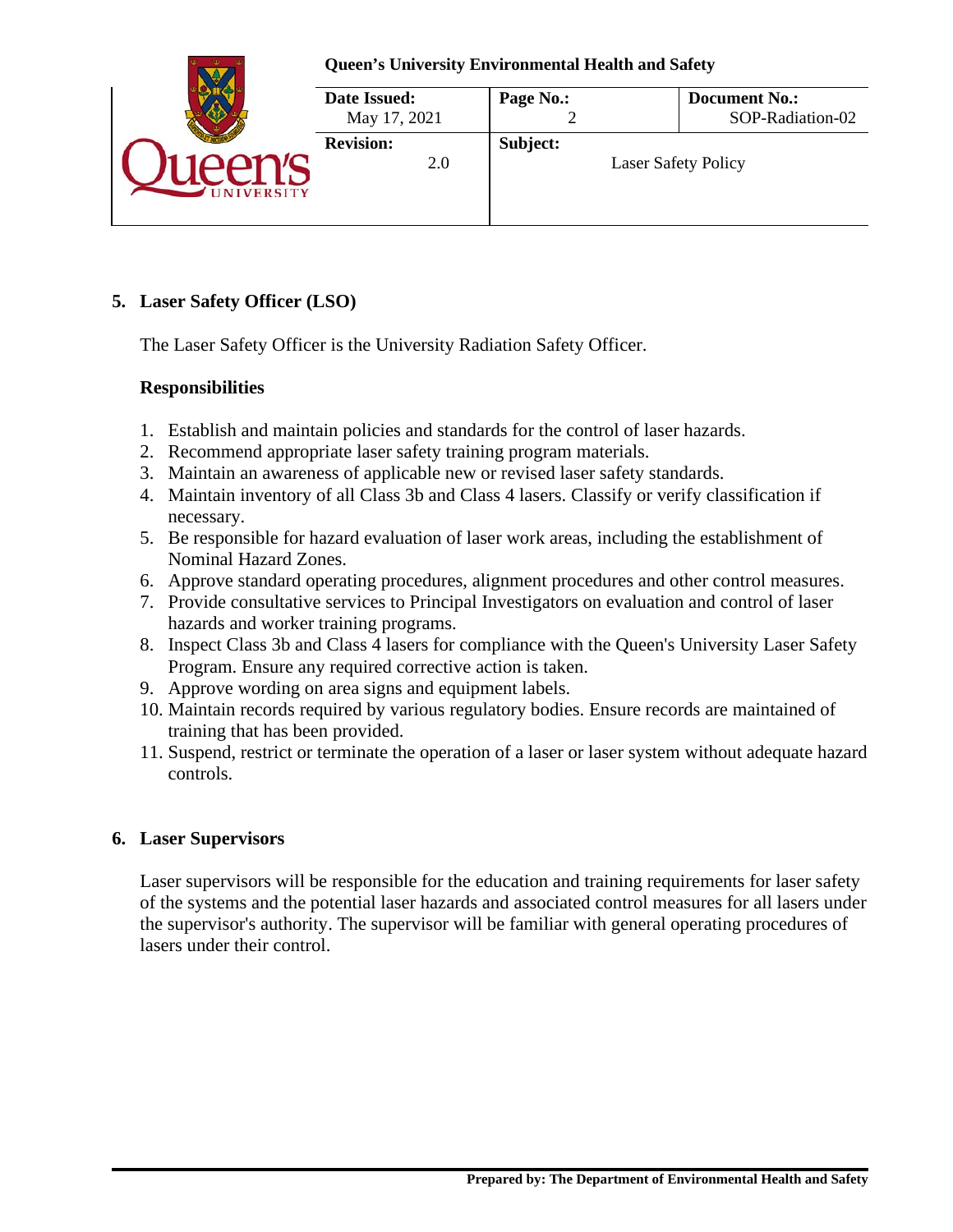

# **Responsibilities**

- 1. Complete Laser Registration form<https://safety.queensu.ca/laser-registration>
- 2. Ensure that laser workers have been trained in the safe operation of the lasers or laser systems.
- 3. Ensure that laser workers prior to operating or working in proximity to Class 3b or Class 4 lasers participate in the Laser Safety Program Training (provided by EH&S) and complete the Laser Worker Registration Form.
- 4. Report known or suspected accidents to the Laser Safety Officer.
- 5. Ensure that lasers under their control are not operated or modified without approval by the Laser Safety Officer.
- 6. Ensure that all administrative and engineering controls are followed.
- 7. Ensure that Standard Operating Procedures (SOP's) are written and available to Laser Workers under their supervision.

# **7. Laser Workers**

# **Responsibilities**

- 1. Will participate in the Laser Safety Training Course through the Department of Environmental Health and Safety.
- 2. Will comply with regulations and standards prescribed by the Laser Safety Officer and the laser supervisor.
- 3. Will be familiar with standard operation procedures (SOP's) and specific safety hazards of lasers which they are operating.
- 4. Will not operate a Class 3b or Class 4 laser unless authorized by the laser supervisor.
- 5. Will report known or suspected accidents to their laser supervisor and the Laser Safety Officer.
- 6. Will ensure that all spectators are properly informed of and protected from all potential laser hazards.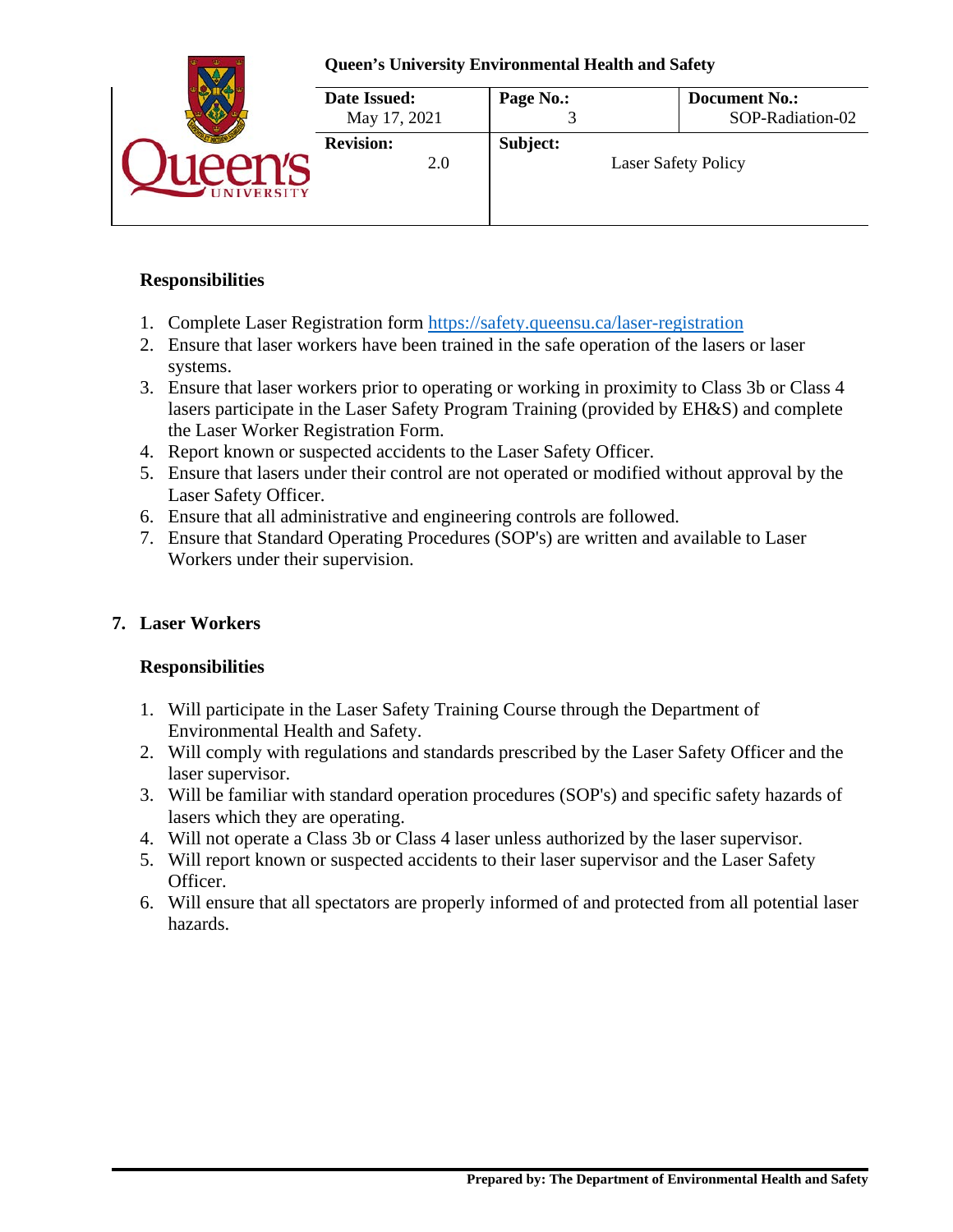

# **CONTROL MEASURES**

Control measures are devised to reduce the possibility of exposure of the eye or skin to hazardous levels of laser radiation. Substitution of engineering controls with administrative controls may be done with the approval of the Laser Safety Officer (LSO). The control measures below are adapted from ANSI Z136.1-2014.

### **Engineering controls**

Although commercial laser products manufactured in compliance with the Federal Laser Product Performance Standard will be certified by the manufacturer and will incorporate some engineering controls, the use of the additional controls outlined in this section shall be considered in order to reduce the potential for hazard associated with some applications of lasers and laser systems.

| <b>Engineering Control Measures</b><br><b>Laser Classification</b> |   |                              |                |          |                |                  |
|--------------------------------------------------------------------|---|------------------------------|----------------|----------|----------------|------------------|
| $(X = SHALL, O = SHOULD)$                                          |   | 2a                           | 2 <sub>b</sub> | 3a       | 3 <sub>b</sub> | $\boldsymbol{4}$ |
| Protective Housing                                                 | X | X                            | X              | X        | X              | X                |
| Without protective Housing                                         |   | LSO shall establish controls |                |          |                |                  |
| <b>Interlocks on Protective Housing</b>                            |   |                              |                | X        | X              | X                |
| Service Access Panel Interlocked and Marked                        |   |                              |                |          | X              | X                |
| Master Key Switch                                                  |   |                              |                |          | $\Omega$       | X                |
| Viewing Portals reduce light below MPE                             |   |                              | X              | X        | X              | X                |
| Collecting Optics reduce light below MPE                           |   |                              | X              | X        | X              | X                |
| NHZ Established for Open Beam Path                                 |   |                              |                |          | X              | X                |
| <b>Remote Interlock Connector</b>                                  |   |                              |                |          | O              | X                |
| <b>Beam Stop or Attenuator</b>                                     |   |                              |                | $\Omega$ | O              | X                |
| <b>Activation Warning Signal</b>                                   |   |                              |                |          | O              | X                |
| <b>Emission Delay</b>                                              |   |                              |                |          |                | $\Omega$         |
| Remote Firing and Monitoring                                       |   |                              |                |          |                | $\Omega$         |
| <b>Classification and warning Labels</b>                           | X | X                            | X              | X        | X              | X                |
| Area Posting                                                       |   |                              | $\Omega$       | $\Omega$ | X              | X                |
| Laser Control Area                                                 |   |                              |                |          | X              | X                |
| Laser Control Area (Repair)                                        | X | X                            | X              | X        | X              | X                |

### **Protective Housing**

A protective housing is a physical barrier preventing laser radiation in excess of the Maximum Permissible Exposure (MPE) from exiting the laser.

### **Laser Use Without Protective Housing**

In some circumstances operation of laser or laser systems without a protective housing may become necessary. In such cases the LSO shall determine the hazard and ensure that controls are instituted appropriate to the class of maximum accessible emission to ensure safe operation.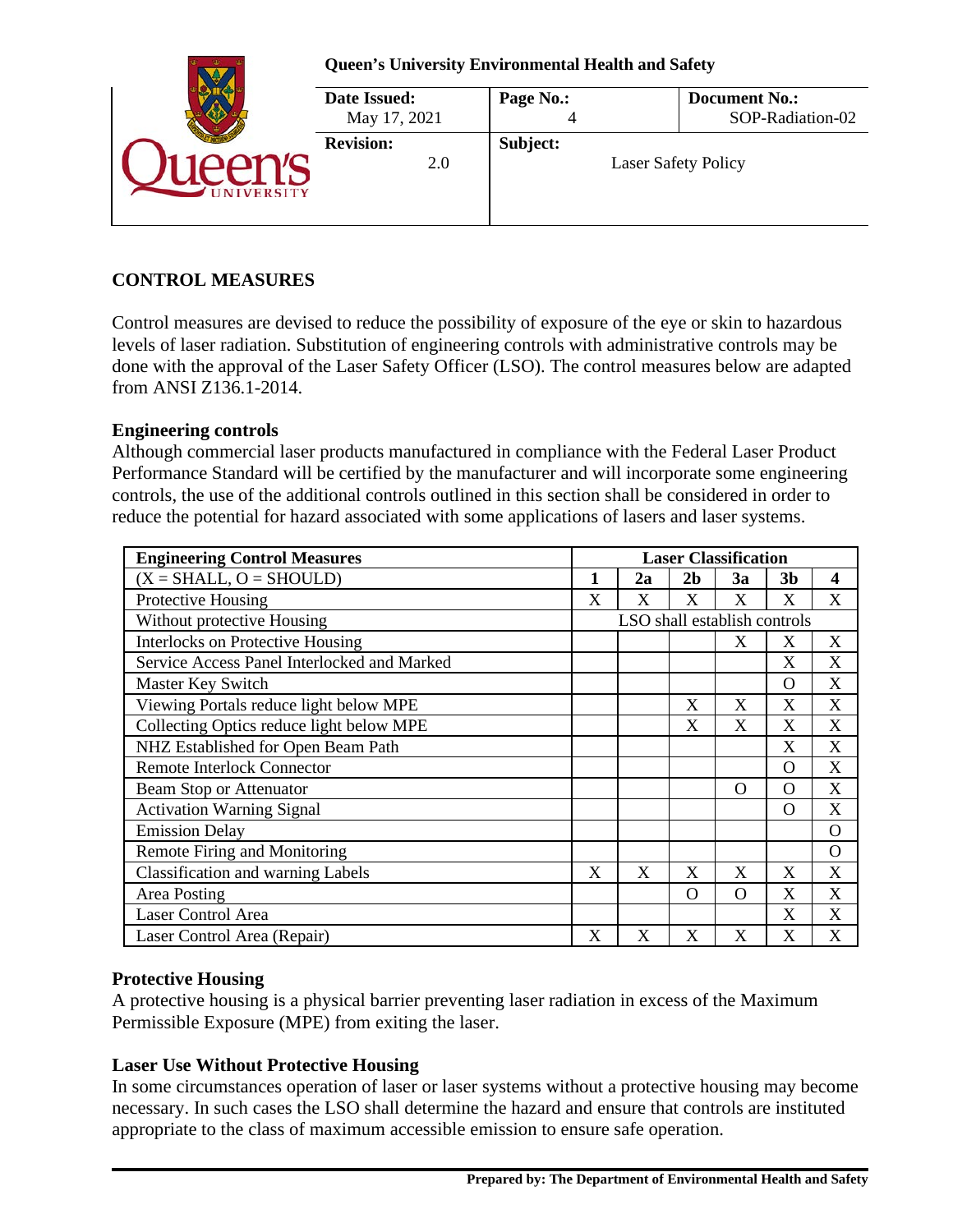### **Queen's University Environmental Health and Safety**



These controls may include, but not be limited to:

- 1. Access restriction
- 2. Eye protection
- 3. Area controls
- 4 Barriers, shrouds, beam stops etc.
- 5. Administrative and procedural controls
- 6. Education and training

# **Interlocks on Removable Protective Housings**

Protective housings will have an interlock system which is activated when the protective housing is opened during operation and maintenance. The interlock prevents exposure to laser radiation above the MPE.

### **Service Access Panels**

Service access panel which are portions of the protective housing and are intended to be removed only by service personnel, permit direct access to laser radiation.

They must either:

- 1. Be interlocked (fail-safe interlock not required);
- 2. Require a tool for removal and shall have an appropriate warning label.

# **Master Switch**

A master switch is a key or coded access (such as a computer code) required to operate the laser.

# **Viewing Portals and Display Screens**

All viewing portals and or display screens included as an integral part of a laser shall incorporate a suitable means (such as interlocks, filters, attenuators) to maintain the laser radiation at the viewing position at or below the applicable MPE for all conditions of operations and maintenance.

# **Collecting Optics**

All collecting optics (such as lenses, telescopes, microscopes, endoscopes, etc.) intended for viewing use with a laser shall incorporate suitable means (such as interlocks, filters, attenuators) to maintain the laser radiation transmitted through the collecting optics to levels at or below the appropriate MPE, under all conditions of operation and maintenance.

# **Beam Paths**

Control of the laser beam path shall be accomplished as described in the following sections.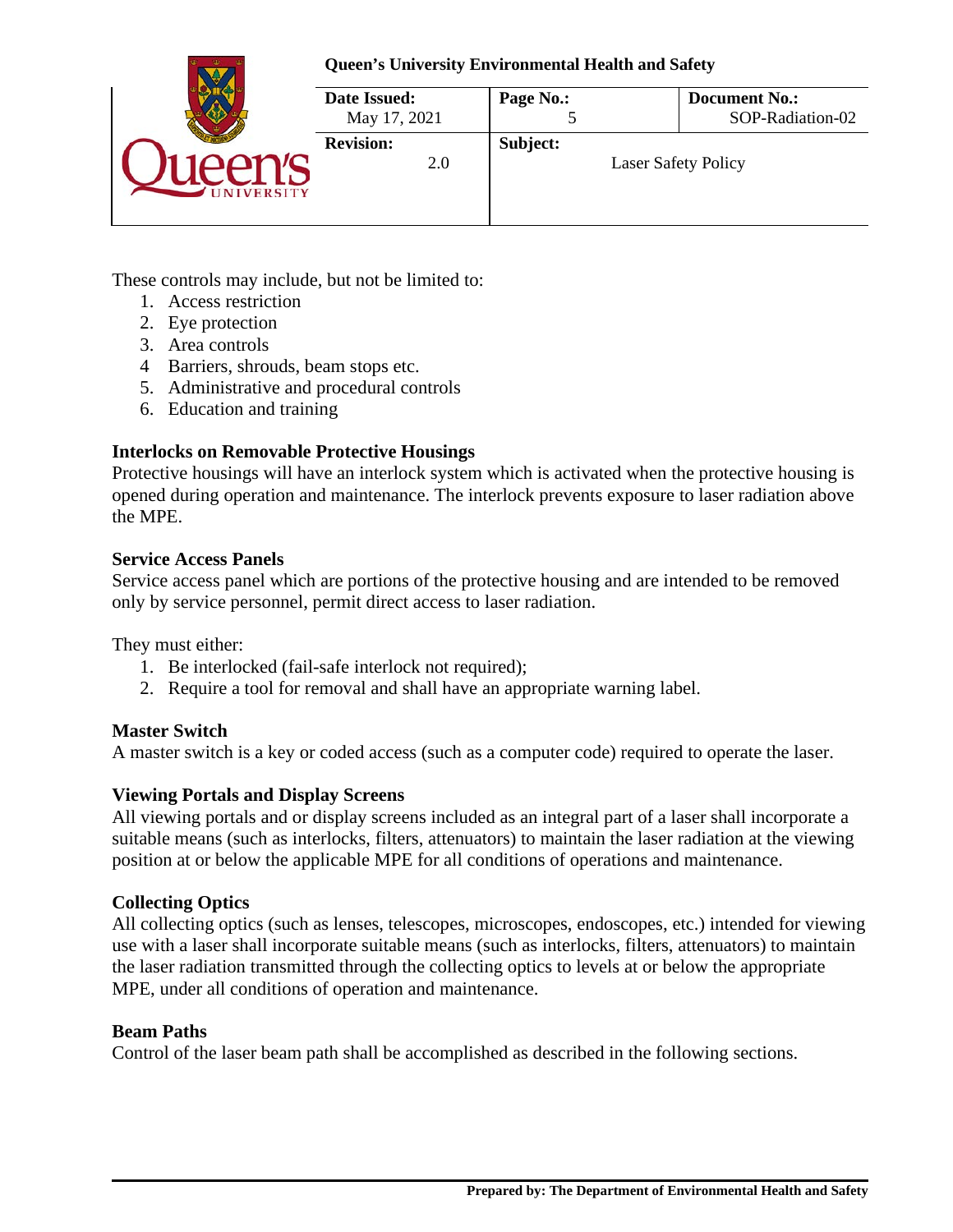| <b>Queen's University Environmental Health and Safety</b> |                |                                          |  |  |
|-----------------------------------------------------------|----------------|------------------------------------------|--|--|
| Date Issued:<br>May 17, 2021                              | Page No.:<br>O | <b>Document No.:</b><br>SOP-Radiation-02 |  |  |
| <b>Revision:</b><br>2.0                                   | Subject:       | <b>Laser Safety Policy</b>               |  |  |

# **Totally Unenclosed Beam Path**:

Where the entire beam path is unenclosed a laser hazard analysis shall be affected by the LSO to establish the Nominal Hazard Zone (NHZ) if not furnished by the manufacturer or available as part of the classification.

# **Limited Open Beam Path**

Where the beam path is confined to significantly limit the degree of accessibility of the open beam, a hazard analysis shall be affected by the LSO to establish the NHZ.

### **Enclosed Beam Path**

When the protective housing requirements are temporarily relaxed, such as during service, the LSO shall establish the appropriate controls. These may include a temporary area control and administrative and procedural controls.

### **Remote Interlock Connectors**

The remote interlock connector reduces the accessible radiation below the MPE on entry to the area protected.

### **Beam Stop or Attenuators**

The beam stops or attenuator is a device capable of preventing access to laser radiation in excess of the appropriate MPE level when the laser or laser system output is not required.

### **Laser Activation Warning Systems:**

An alarm, a warning light or a verbal "countdown" command used during activation or start-up of the laser.

### **Emission Delay**

Emission delay provides sufficient time prior to emission of laser radiation to allow appropriate action to be taken to avoid exposure to the laser radiation.

# **Remote Firing and Monitoring**

Remote firing and monitoring console allow the laser to be operated from a remote location, removing the operator from the hazard.

# **Equipment Labels**

All lasers (except Class 1) shall have appropriate warning labels affixed to a conspicuous place on the laser housing or control panel.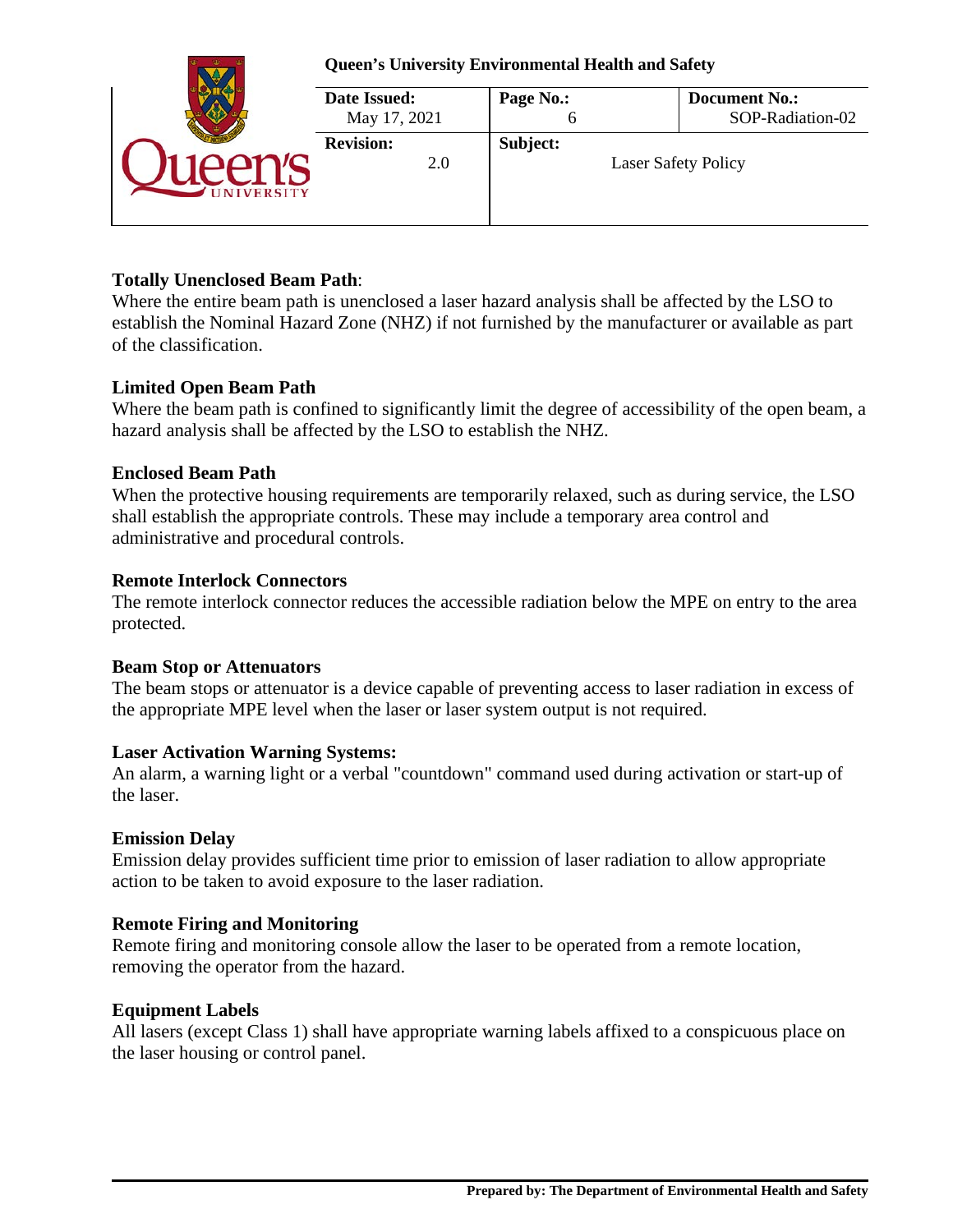|                | <b>Queen's University Environmental Health and Safety</b> |           |                                          |  |  |
|----------------|-----------------------------------------------------------|-----------|------------------------------------------|--|--|
|                | Date Issued:<br>May 17, 2021                              | Page No.: | <b>Document No.:</b><br>SOP-Radiation-02 |  |  |
| <b>VERSITY</b> | <b>Revision:</b><br>2.0                                   | Subject:  | <b>Laser Safety Policy</b>               |  |  |

### **Area Posting Signs**

An area which contains a Class 3b or Class 4 laser or laser system shall be posted with the appropriate sign. A notice sign shall be posted outside a temporary laser-controlled area. Only signs provided or approved by the Department of Environmental Health and Safety will be posted.

### **Laser Controlled Area**

The following items are required for the various types of laser control area's.

# **Class 3b Laser Controlled Area**

- 1. Posted with the appropriate warning sign(s)
- 2. Operated by qualified and authorized personnel
- 3. Under the direct supervision of an individual knowledgeable in laser safety
- 4. Located so that access to the area by spectators is limited
- 5. Have any potentially hazardous beam terminated in a beam stop of an appropriate material
- 6. Have only diffuse reflective materials in or near the beam path, where feasible
- 7. Have personnel within the controlled area provided with the appropriate eye protection if there is any possibility of viewing the direct or reflected beams
- 8. Have the laser secured such that the beam path is above or below eye level of a person in any standing or seated position, except as required for medical use.
- 9. Have all windows, doorways, open portals, etc. from an indoor facility be either covered or restricted in such a manner as to reduce the transmitted laser radiation to levels at or below the appropriate ocular MPE
- 10. Require storage or disabling (for example, removal of the key) of the laser or laser system when not in use to prevent unauthorized use.

# **Class 4 Laser Controlled Area**

Fulfil all items of Class 3b Control areas and in addition incorporate the following.

- 1. Personnel who enter a Class 4 controlled area shall be adequately trained, provided with appropriate protective equipment, and follow all applicable administrative and procedural controls.
- 2. Class 4 area/entryway safety controls shall be designed to allow both rapid egress by laser personnel at all times and admittance to the laser-controlled area under emergency conditions.
- 3. For emergency conditions there shall be a clearly marked "Panic Button" (remote controlled connector or equivalent device) available for deactivating the laser or reducing the output to the appropriate MPE levels.
- 4. Area or entryway safety controls to deactivate the laser or reduce the output to the appropriate MPE levels in the event of unexpected entry into the laser-controlled area. These controls may be non-defeatable, defeatable or procedural as determined by the LSO using ANSI Z136.1-1993.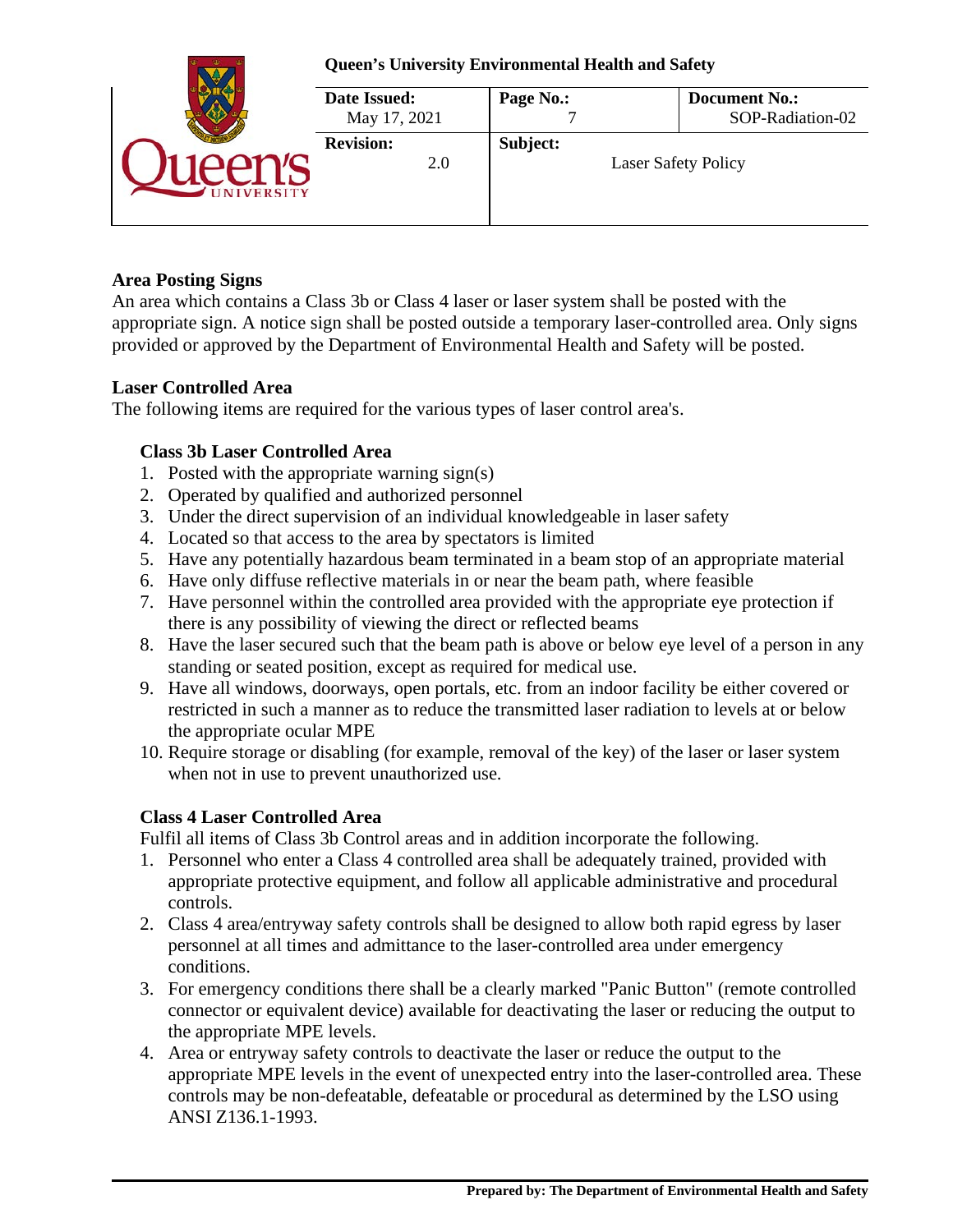| <b>Queen's University Environmental Health and Safety</b> |                |                                          |  |  |
|-----------------------------------------------------------|----------------|------------------------------------------|--|--|
| Date Issued:<br>May 17, 2021                              | Page No.:<br>Õ | <b>Document No.:</b><br>SOP-Radiation-02 |  |  |
| <b>Revision:</b><br>2.0                                   | Subject:       | <b>Laser Safety Policy</b>               |  |  |

# **Temporary Laser Controlled Area**

Where removal of panels or protective housings, over-riding of protective housing interlocks, or entry into the NHZ becomes necessary (such as for service), and the accessible laser radiation exceeds the applicable MPE, a temporary laser-controlled area shall be set up. This control area shall provide all safety requirements for all personnel, both within and without and a sign shall be posted outside the temporary laser-controlled area to warn of the potential hazard.

### **Laser Area Signs**

Laser area warning signs are available from the Department of Environmental Health and Safety.

# **ADMINISTRATIVE CONTROLS**

Administrative and procedural controls are methods or instructions which specify rules, or work practices, or both, which implement or supplement engineering controls and which may specify the use of personal protective equipment. Unless otherwise specified, administrative and procedural controls shall apply only to Class 3b and Class 4 lasers or laser systems.

| <b>Administrative Controls</b>               | <b>Laser Classification</b> |                          |                |    |                |   |
|----------------------------------------------|-----------------------------|--------------------------|----------------|----|----------------|---|
| $(X = SHALL, O = SHOULD)$                    |                             | 2a                       | 2 <sub>b</sub> | 3a | 3 <sub>b</sub> | 4 |
| <b>Written Standard Operating Procedures</b> |                             |                          |                |    | Χ              | X |
| <b>Excessive Output</b>                      |                             | <b>LSO</b> Determination |                |    |                |   |
| <b>Operator Training</b>                     |                             |                          |                |    | X              | X |
| Serviced by Authorized Personnel             |                             |                          |                |    | X              | X |
| Written Alignment Procedures                 |                             |                          | X              | X  | X              | X |
| <b>Eye Protection</b>                        |                             |                          |                |    | X              | X |
| Skin Protection if MPE for skin exceeded     |                             |                          |                |    | X              | X |
| <b>Spectator Control</b>                     |                             |                          |                |    |                | X |
| <b>Warning Signs</b>                         |                             |                          |                |    | X              | X |
| Modification of laser                        | <b>LSO</b> Determination    |                          |                |    |                |   |

# **Standard Operating Procedures (SOP's)**

Written SOP's are approved by the LSO and shall be maintained with the laser equipment for reference by the operator, and maintenance or service personnel.

# **Output Emission Limitations**

If, in the opinion of the LSO, excessive power or radiant energy is accessible during operation and maintenance, the LSO shall take such action as required to reduce the levels of accessible power or radiant energy to that which is commensurate with the required application.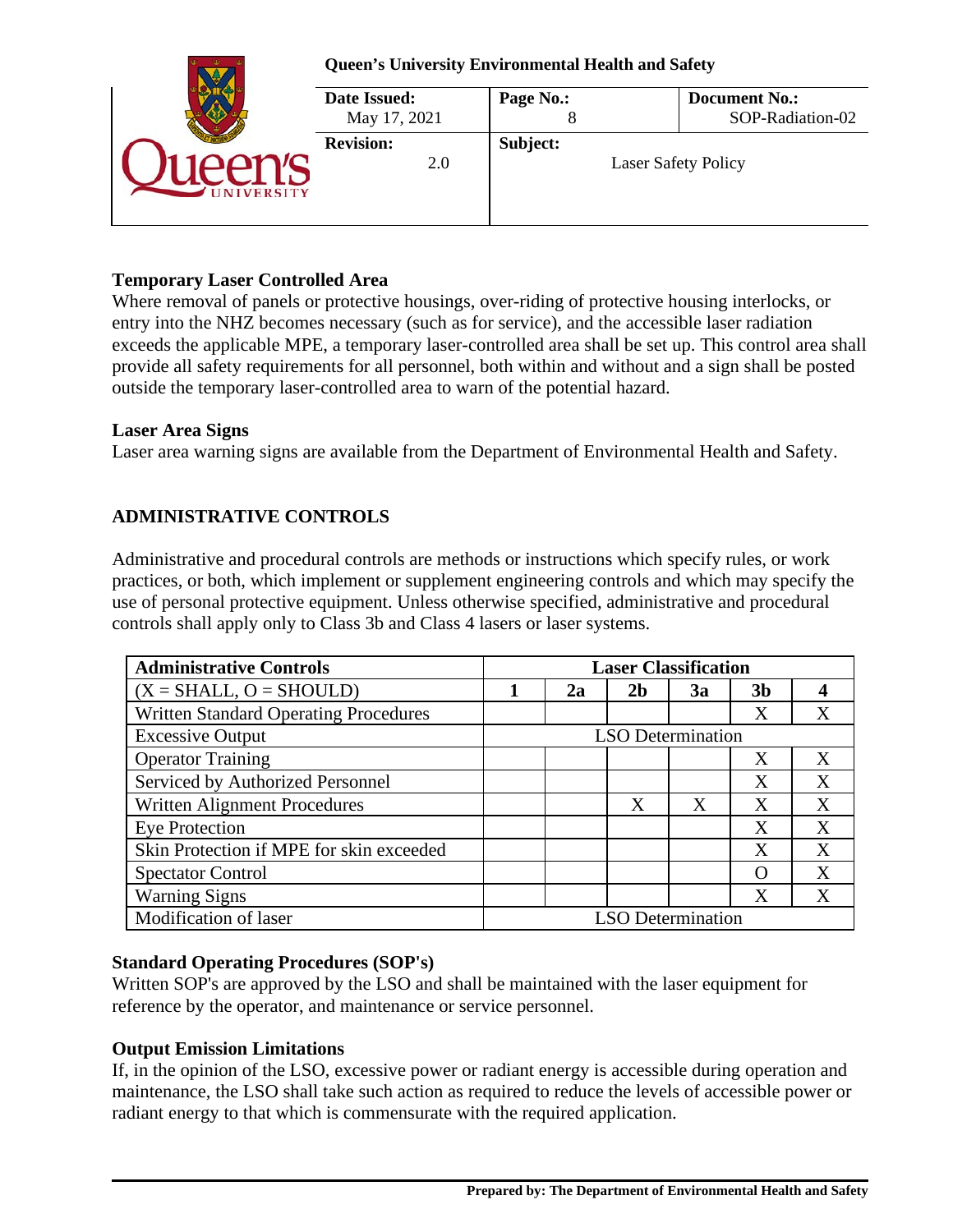

# **Education and Training:**

Education and training shall be provided for operators, maintenance or service personnel.

### **Authorized Personnel**

Lasers shall be operated, maintained or serviced only by authorized personnel.

**Alignment Procedures** Alignment of laser optical systems (mirrors, lenses, beam deflectors, etc.) shall be performed in such a manner that the primary beam, or a specular or diffuse reflection of a beam, does not expose the eye to a level above the applicable MPE. Procedures outlining alignment methods are to be approved by the LSO.

### **Eye Protection**

Eye protection is to be worn when engineering or other procedural and administrative controls are inadequate to eliminate potential exposure in excess of the application MPE.

### **Spectators**

Spectators shall not be permitted within a laser control area unless:

- 1. Appropriate supervisory approval has been obtained
- 2. The degree of hazard and avoidance procedure has been explained
- 3. Appropriate protective measures are taken

# **PERSONAL PROTECTIVE EQUIPMENT**

### **Laser Protective Eyewear Requirements**

- 1. Laser Protective eyewear is to be available and worn in by all personnel within the Nominal Hazard Zone (NHZ) of Class 3 b and Class 4 lasers where the exposures above the Maximum Permissible Exposure (MPE) can occur. The attenuation factor (optical density) of the laser protective eyewear at each laser wavelength shall be specified by the Laser Safety Officer (LSO). All laser protective eyewear shall be clearly labelled with the optical density and the wavelength for which protection is afforded.
- 2. Laser protective eyewear shall be inspected for damage prior to use.

The use of beam attenuators to align visible lasers will reduce laser beam intensities to a level that will allow the operator to align the beam without personal protective equipment. Laser alignment cards for Ultraviolet and Infrared radiation allow operators to locate the beam during alignment procedures.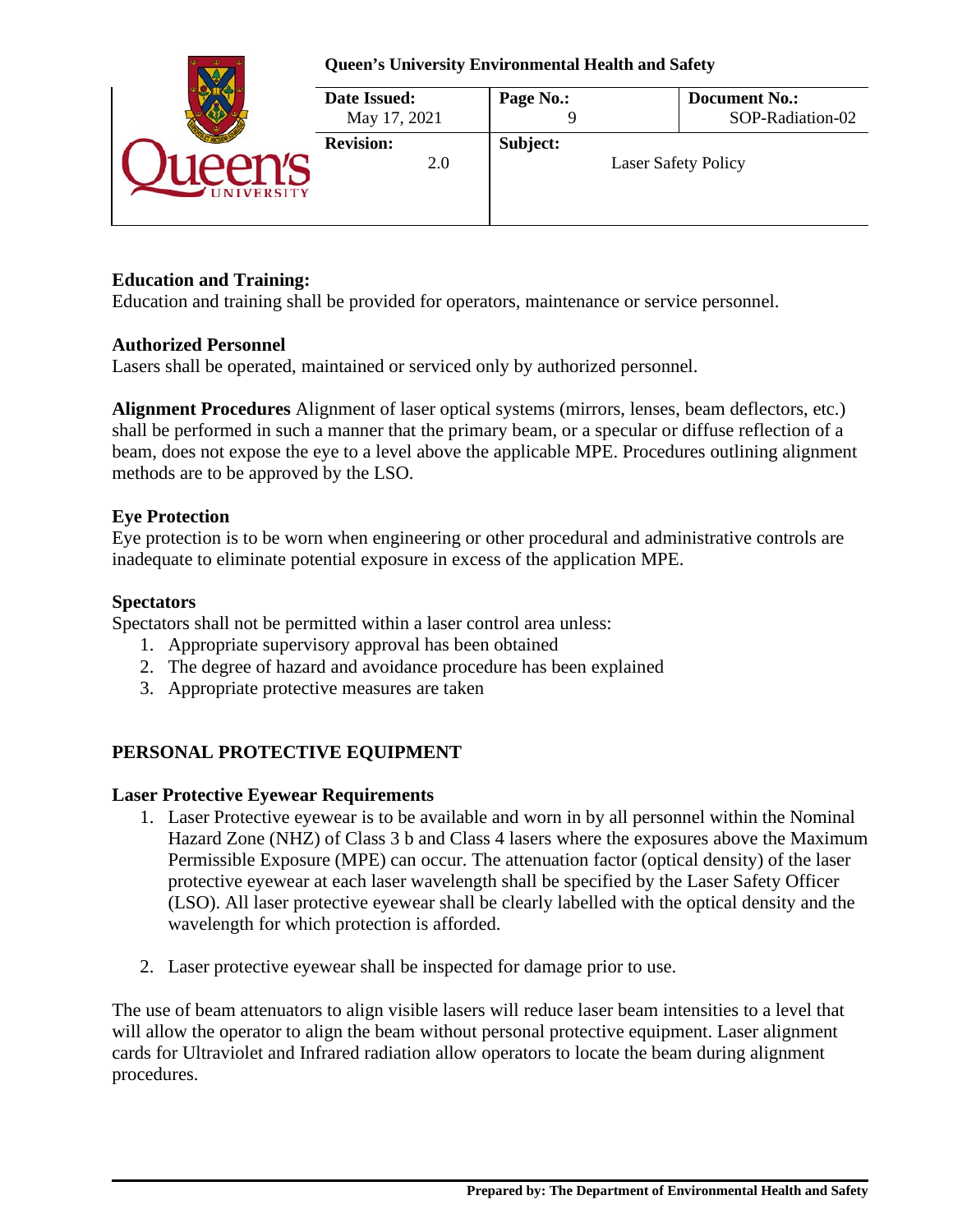

### **Laser Worker Check List**

- 1. View Laser Safety video
- 2. Review Laser Safety manual
- 3. Review written standard operation procedures (SOP) for the laser(s) that you will be working with. The SOP will also contain the Nominal Hazard Zone (NHZ) and the type of Personal Protective Equipment (PPE) such as eye protection.
- 5, Complete a Laser Worker Registration Form and send copy to Environmental Health and Safety.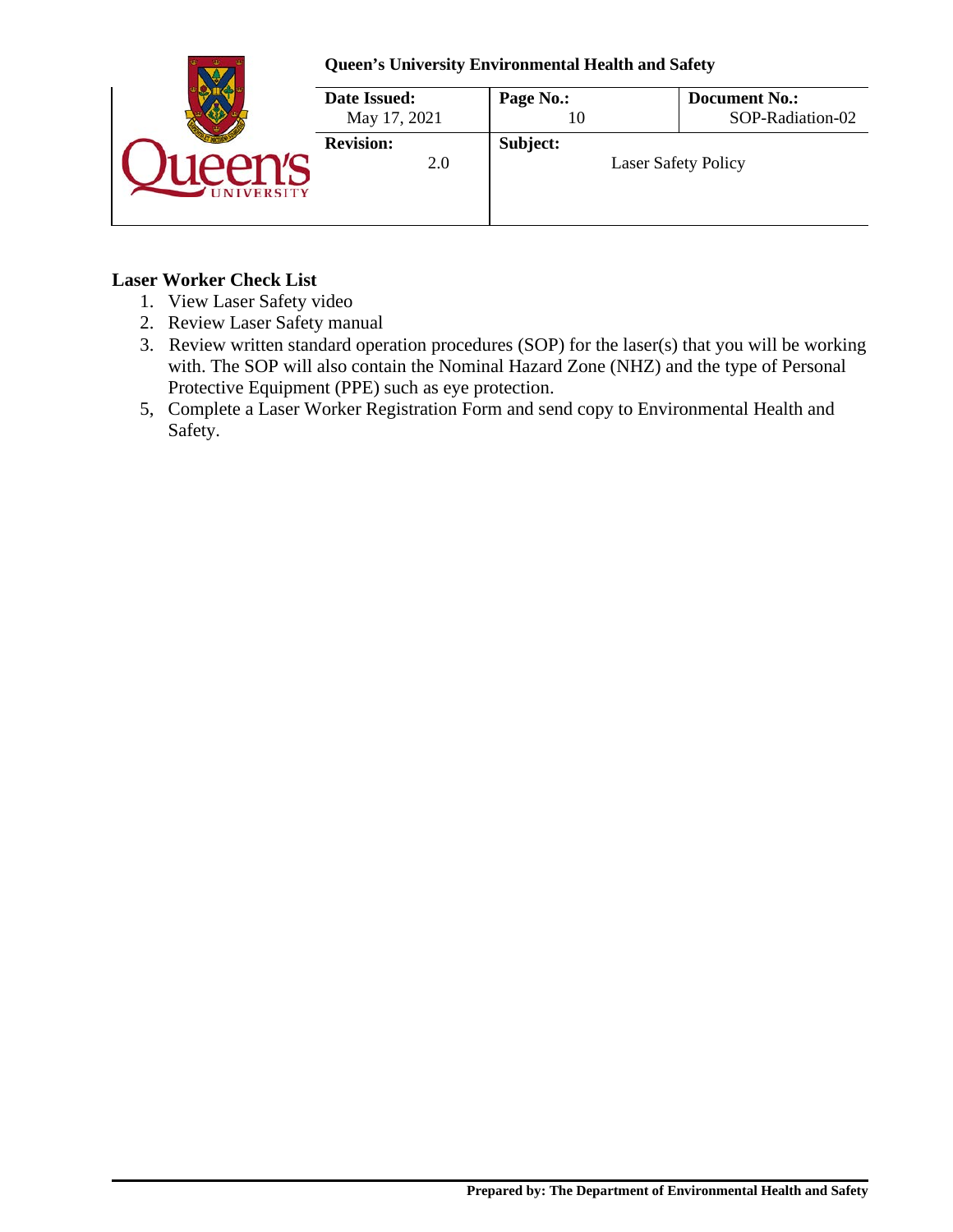# **LASER CLASSIFICATION**

All lasers are classified by the manufacturer and labelled with the appropriate warning labels. Any modification of an existing laser or an unclassified laser must be classified by the Laser Safety Officer prior to use. The following criteria are used to classify lasers:

- 1. **Wavelength** If the laser is designed to emit multiple wavelengths the classification is based on the most hazardous wavelength.
- 2. For continuous wave (CW) or repetitively pulsed lasers the **average power** output (Watts) and **limiting exposure time** inherent in the design are considered.
- 3. For pulsed lasers the **total energy per pulse** (Joule), **pulse duration, pulse repetition frequency** and **emergent beam radiant exposure** are considered.

# **Class 1 Lasers**

These are lasers that are not hazardous for continuous viewing or are designed in such a way that prevent human access to laser radiation. These consist of low power lasers or higher power embedded lasers. (i.e., laser printers)

# **Class 2 Visible Lasers** (400 to 700 nm)

Lasers emitting visible light which because of normal human aversion responses, do not normally present a hazard, but would if viewed directly for extended periods of time. (like many conventional light sources)

### **Class 2A Visible Lasers** (400 to 700 nm)

Lasers emitting visible light not intended for viewing, and under normal operating conditions would not produce an injury to the eye if viewed directly for less than 1000 seconds. (i.e., bar code scanners)

### **Class 3a Lasers**

Lasers that normally would not cause injury to the eye if viewed momentarily but would present a hazard if viewed using collecting optics (fibre optics loupe or telescope).

### **Class 3b Lasers**

Lasers that present an eye and skin hazard if viewed directly. This includes both intrabeam viewing and specular reflections. Class 3b lasers do not produce a hazardous diffuse reflection except when viewed at close proximity.

### **Class 4 Lasers**

Lasers that present an eye hazard from direct, specular and diffuse reflections. In addition, such lasers may be fire hazards and produce skin burns.